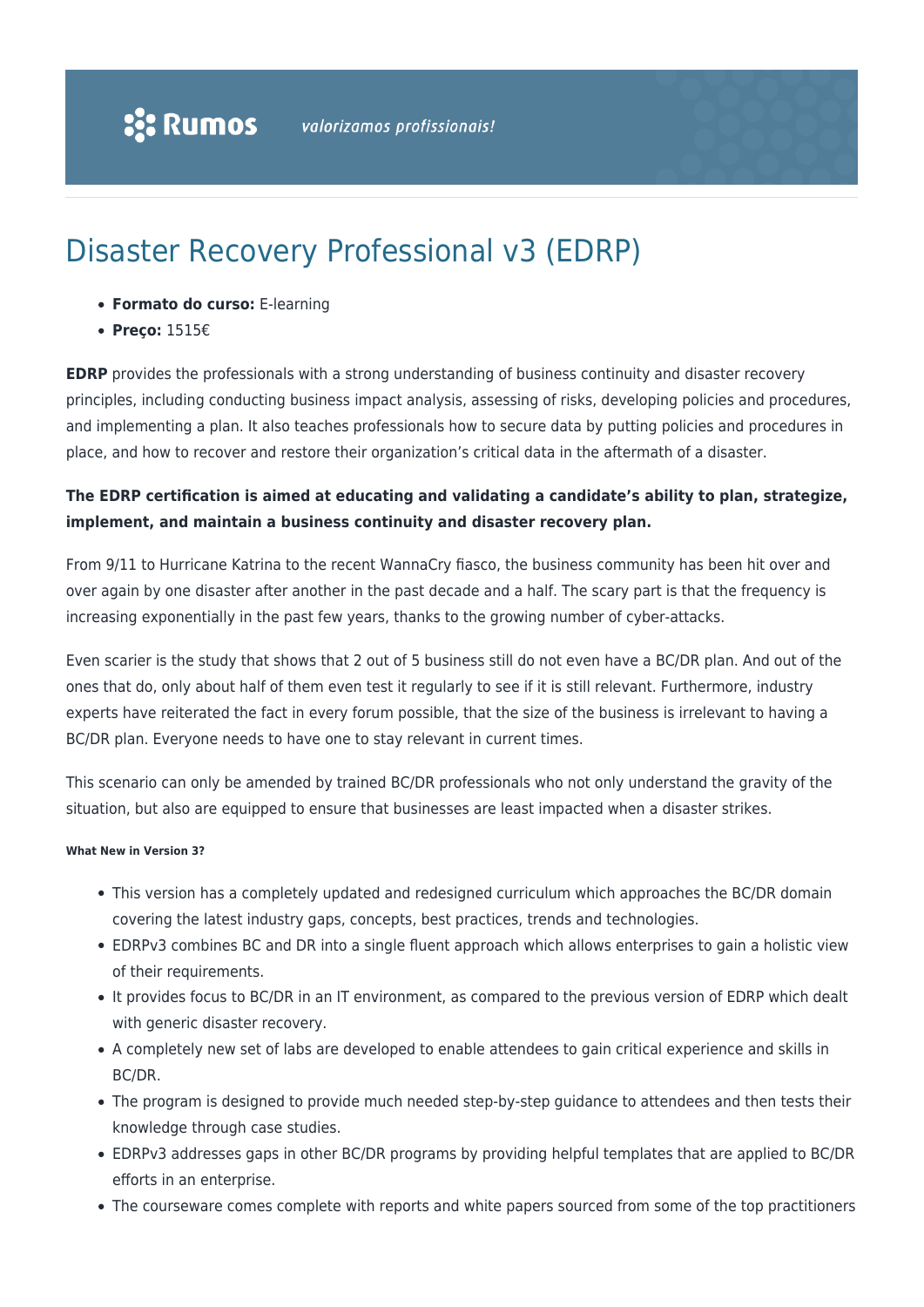of the BC/DR industry.

- Compliant to the United States National Initiative for Cyber Education.
- Program framework and instructional approach is carefully architectured to follow a four-stage BCDR methodology, as practiced by the industry.

#### **About the Exam**

- Number of Questions: 150
- Passing Score: 70%
- Test Duration: 4 hours
- Test Format: MCQ
- Test Delivery: ECC Exam Portal

### Este curso e-learning inclui

- Instructor-led, streaming vídeo training modules Acesso durante 1 ano
- Acesso iLabs Virtual lab platform Acesso durante 6 meses
- Manual digital
- Certificado de participação
- Voucher de exame de certificação

Este curso também está disponível no formato Presencial / Live Training. Para mais informações aceda ao link: [Disaster Recovery Professional v3 \(EDRP\)](https://rumos.pt/curso/disaster-recovery-professional-v3-edrp-presencial/)

## Destinatários

- IT Professionals in the BC/DR or System Administration domain
- Business Continuity and Disaster Recovery Consultants
- Individuals wanting to establish themselves in the field of IT Business
- Continuity and Disaster Recovery
- IT Risk Managers and Consultants
- CISOs and IT Directors

# Pré-requisitos

• Some experience in the IT BC/DR domain